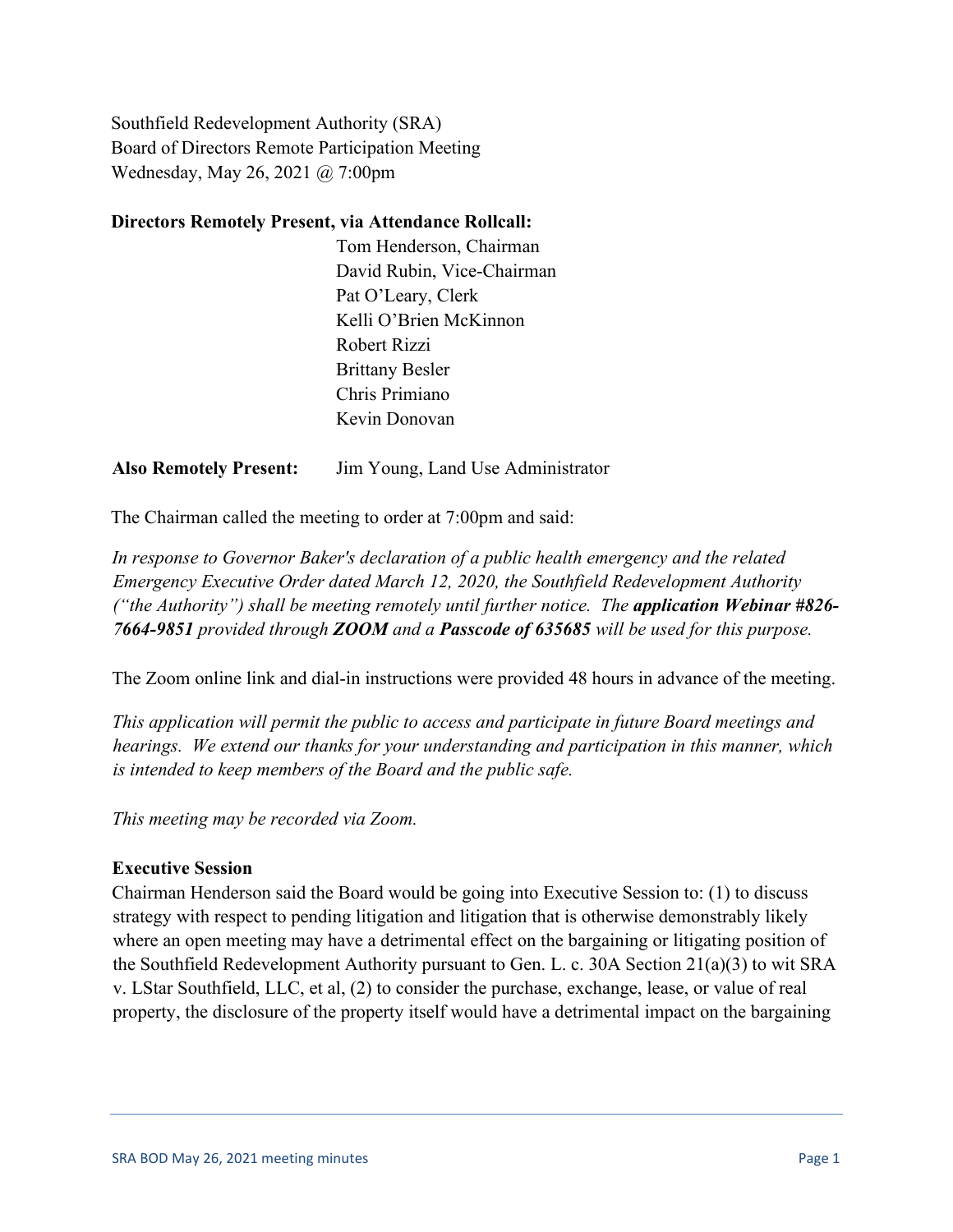position of the Southfield Redevelopment Authority, and (3) to discuss strategy with respect to contract negotiations with non-union personnel, and to reconvene in Open Session.

## **VOTED: Motion of Kelli O'Brien McKinnon, seconded by Pat O'Leary, to go into Executive Session and to reconvene in Open Session. 8-0-0 unanimous rollcall vote**

*Open Session resumed at 7:42pm*

**Open Session Minutes VOTED: Motion of Kelli O'Brien McKinnon, seconded by David Rubin, to accept the April 28, 2021 minutes as written. 8-0-0 unanimous rollcall vote** 

# **Exclusive Negotiation Agreement (ENA) between Southfield Redevelopment Authority and BPD Union Point LLC: Discussion and Vote**

Chairman Henderson said this discussion will be continued as legal counsel is still working on this matter.

#### **Conservation Commission**

## *Measure 21-08*

## **-MassDEP File #SE081-1005: Partial Certificate of Compliance for Weymouth Assessor's Parcel 58-652-2 (98 Snow Bird Avenue):**

Mr. Young said the attorney for the re-sale of 98 Snow Bird Ave. found an exception during the title exam.

Mr. Young said the order, filed by the original Master Developer, has expired. Some work is incomplete so the permit has not been closed out. He recommended that a partial certificate be issued, consistent with past practice and as approved by Attorney Galvin.

#### **Measure 21-08:**

**VOTED: Motion of Dave Rubin, seconded by Brittany Besler, to issue a Partial Certificate of Compliance to document that the work required under the Order of Conditions for MassDEP File #SE081-1005, as amended, is complete within the property located on Weymouth Assessor's Parcel 58-652-2.**

**8-0-0 unanimous rollcall vote**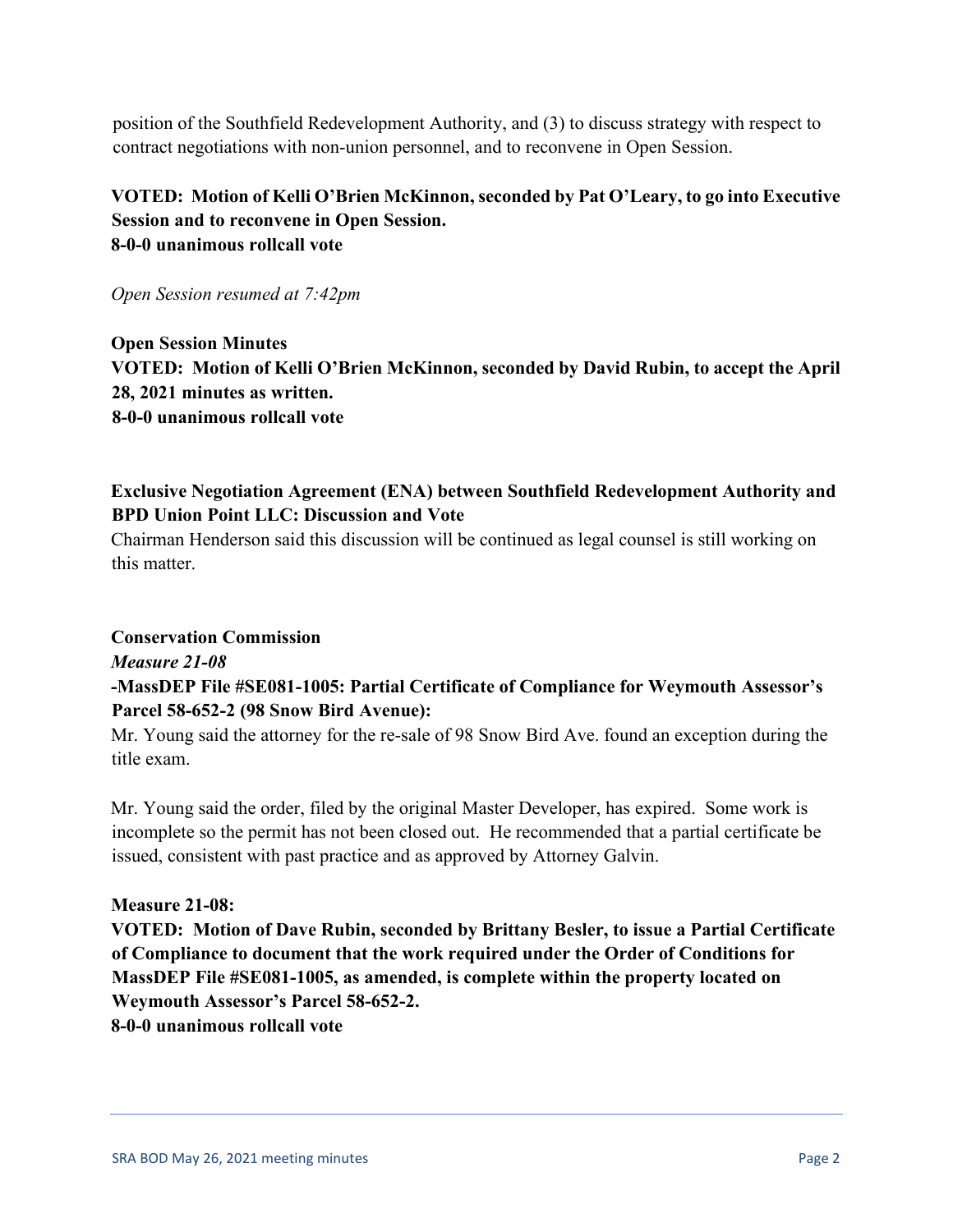## *Measure 21-09*

# -**MassDEP File #'s SE081-1173 and SE081-1174: Certificate of Compliance** *(similar issue to 21-08)*

- File #081-1173 was for the Snow Bird Avenue Drainage Improvements Project. The work was completed. The applicant never requested a Certificate of Compliance, and the Order of Conditions has expired.
- File #081-1174 was for the Market Street Project (formerly New Main Street). The project was never started, and the Order of Conditions has expired

## **Measure 21-09:**

**VOTED: Motion made by Kevin Donovan, seconded by Robert Rizzi, to issue Certificates of Compliance for the following Orders of Conditions: MassDEP File #SE081-1173 and MassDEP File #SE081-1174 8-0-0 unanimous rollcall vote** 

#### **Treasurer's Report**

Mr. Young said \$7,500, for the demolition and disposal of Building 4b as well as the removal and disposal of wood fencing panels and other dumped debris adjacent to the building, can come from the Planning/Engineering Account. This can be removed when Costello Dismantling is taking down Building 11.

## **Transfer**

**VOTED: Motion made by Kevin Donovan, seconded by Kelli O'Brien McKinnon, that the Board of Directors authorize the transfer of \$7,500 from the Planning/Engineering Services Account to the Grounds Construction/Maintenance Account. 8-0-0 unanimous rollcall vote** 

*Public comments:* none

**Topics Not Reasonably Anticipated by the Chairman 48 hours in advance of the Meeting:** none

**Next Meeting:** date to be determined